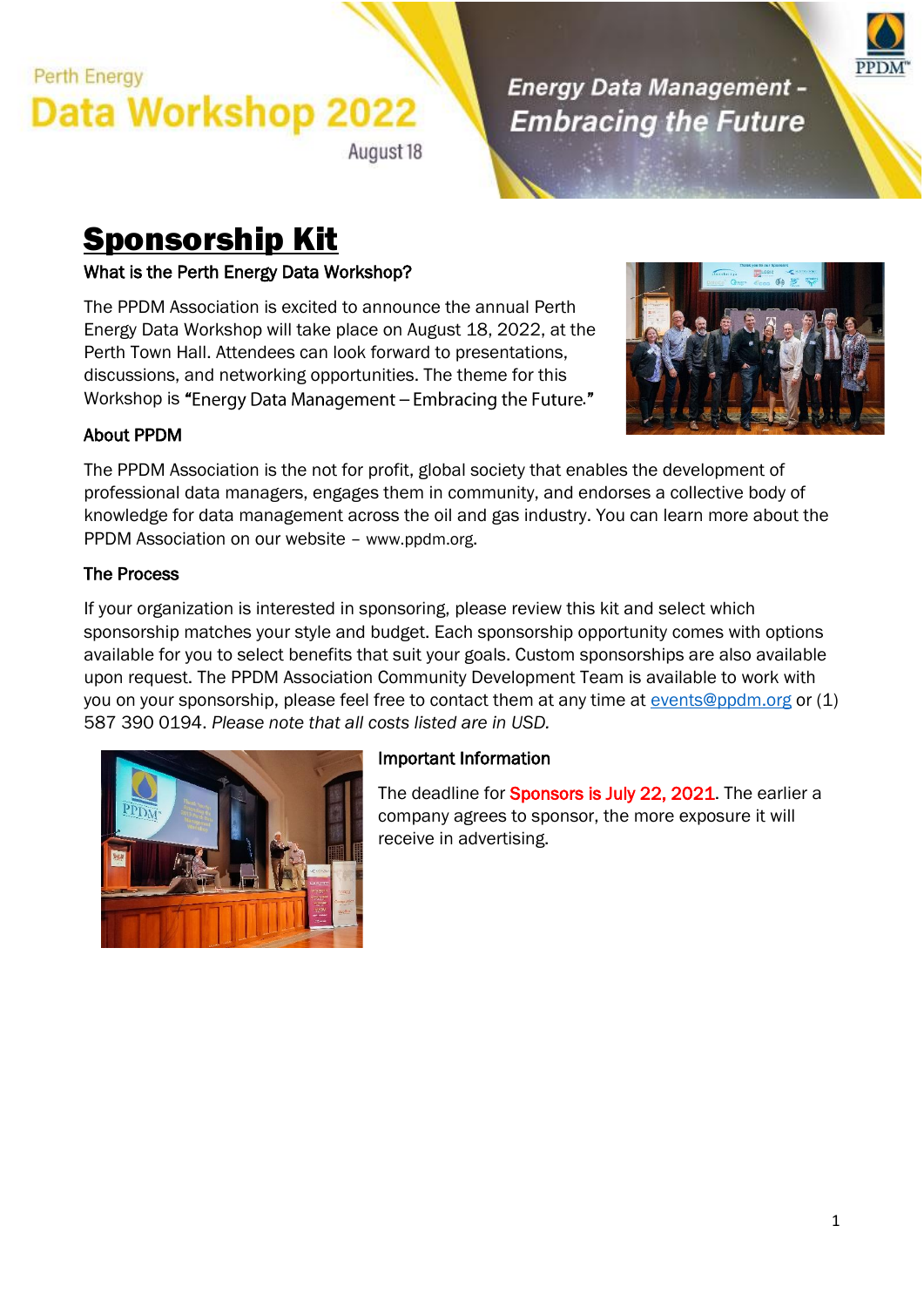August 18

### **Energy Data Management -Embracing the Future**



### Why Sponsor the Perth Energy Data Workshop?

We wanted to highlight a few things to consider with sponsoring the Perth Workshop:

- $\checkmark$  Events are led by Regional Leadership Teams making the agendas resonate with each community.
- $\checkmark$  A variety of benefits are available at each level of sponsorship letting you pick the options that help you achieve your goals instead of a predesigned kit.
- $\checkmark$  PPDM Association events are designed to cover costs, not make a profit. We keep our prices as low as possible to benefit you and our attendees.
- $\checkmark$  Awareness of your brand through the event will reach our 1,000+ Asia Pacific email subscribers and 9,000 global social media followers.
- $\checkmark$  Supporting the event benefits not only your organization but the entire data management community.
- 10%  $\checkmark$  The Workshop is attended by individuals from operating companies, consultants, vendors, and more including government agencies and regulators.
- $\checkmark$  Most attendees come from the 'individual' level in their organization but there's also a substantial attendance by their managers and higher up in the organization. PPDM Association events interest everyone from analysts to CEOs.
- $\checkmark$  Previous years have seen more than 125 attendees at this event, though with the nature of events this year we are anticipating a more regionally centered event with attendance likely closer to 70 or 80. This event is our biggest in Asia Pacific.



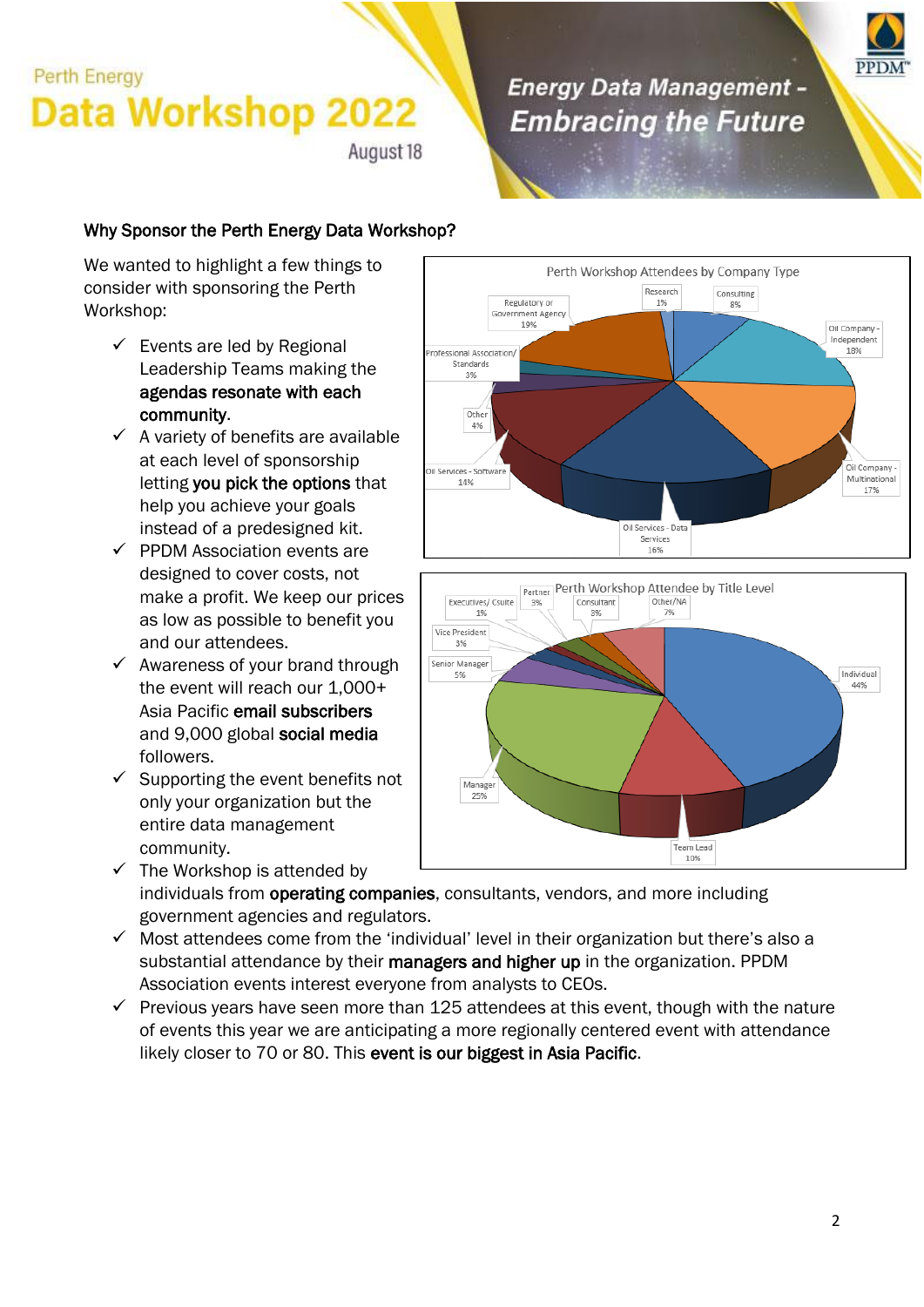August 18

Energy Data Management -**Embracing the Future** 



#### Workshop Sponsorship Levels

| <b>Sponsor Type</b>                                                                              | #<br>Avail     | Corporate<br><b>Member Cost</b> | Non-Member<br>Cost | <b>Benefits</b>                               |
|--------------------------------------------------------------------------------------------------|----------------|---------------------------------|--------------------|-----------------------------------------------|
| Workshop Plus Sponsor *"Extra" Includes a<br>10-minute sponsor spotlight in the plenary session. | 4              | \$2,500 USD                     | \$3,000 USD        | Pick 5 Sponsor<br>Options + "Extra"<br>(Pg 4) |
| Happy Hour Sponsor - includes branding on<br>the drink tickets                                   | $\mathbf 1$    | \$2,250 USD                     | \$3,250 USD        | Pick 4 Sponsor<br>Options (Pg 4)              |
| <b>Workshop Sponsor</b>                                                                          | 4              | \$1,500 USD                     | \$2,000 USD        | Pick 3 Sponsor<br>Options (Pg 4)              |
| <b>Breakfast Sponsor</b>                                                                         | $\mathbf{1}$   | \$1,500 USD                     | \$2,000 USD        | Pick 3 Sponsor<br>Options (Pg 4)              |
| <b>Lunch Sponsor</b>                                                                             | 0              | \$1,500 USD                     | \$2,000 USD        | Pick 3 Sponsor<br>Options (Pg 4)              |
| <b>Gifting Sponsor</b> - includes branding on each of<br>the gifts                               | $\Omega$       | \$1,400 USD                     | \$1,900 USD        | Pick 2 Sponsor<br>Options (Pg 4)              |
| <b>Field Trip Sponsor</b>                                                                        | $\mathbf{1}$   | \$1,250 USD                     | \$1,750 USD        | Pick 2 Sponsor<br>Options (Pg 4)              |
| <b>Venue Sponsor</b>                                                                             | $\mathbf{1}$   | \$1,000 USD                     | \$1,250 USD        | Pick 2 Sponsor<br>Options (Pg 4)              |
| <b>AV Sponsor</b>                                                                                | $\mathbf{1}$   | \$1,000 USD                     | \$1,250 USD        | Pick 2 Sponsor<br>Options (Pg 4)              |
| <b>Break Sponsor</b>                                                                             | $\overline{2}$ | \$500 USD                       | \$600 USD          | Pick 1 Sponsor<br>Option (Pg 4)               |

#### Custom Sponsorships

Have a set budget or something in mind that you'd like to sponsor? We'd be happy to work with your organization to create a custom sponsorship that works for you! Contact [events@ppdm.org](mailto:events@ppdm.org) or call (1) 587 390 0194. Titanium and Platinum Sponsorships which cover all PPDM Events around the world are also available.